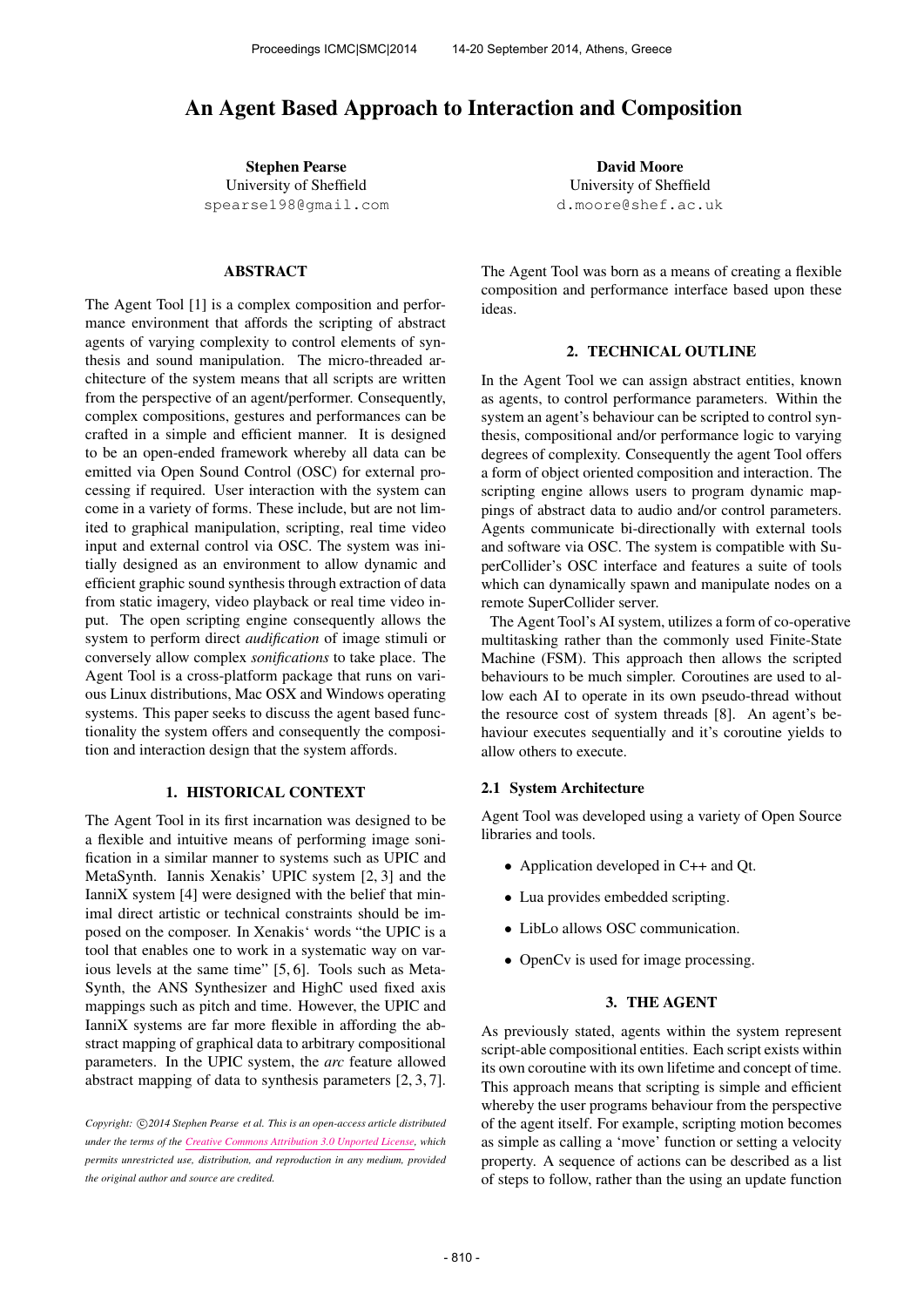

Figure 1. Agent Tool 's Graphical User Interface

that would be necessary in a FSM implementation . Such an approach means that agents can represent sequences of varying lengths, from entire compositions to finite musical gestures. New agents can be instantiated from within the Graphical User Interface (GUI) in real time.

In the Agent Tool Version 1.0, agents exist within a twodimensional canvas which they can traverse as the user sees fit. Any agent within the system has a variety of *properties* which can be manipulated, extracted or set in real time. Properties can exist to store a variety of data types, floating point or integer values, boolean states, strings of text or two dimensional vectors. When an agent is created it is given a set of properties by default . These properties include positioning and velocity vectors, lifetime/duration, mass, thrust and a string representing the name of a SuperCollider synthesizer to spawn (known as a SynthDef). Upon setting the 'SynthDef' property, either in the GUI or from within the scripting engine, all control properties will be bundled into a OSC message spawning a SuperCollider node of the appropriate type. This link to synthesis is optional. Agents can exist purely as control structures. The system imposes no direct mapping strategies or constraints on the user. Mappings can be dynamically changed over time, for example if a set of conditions are met. Furthermore, the user can directly choose the mapping of properties within the GUI.

#### 3.1 Scripting API

Vaggione [9] and Dahan [10] both argued that time within a system should not act as a shared constant, instead, tools should allow the traversal of various time scales at once as a reflection of how the composer works [11]. The Agent Tool echoes this sentiment ensuring that all events occur on individual and relative time-scales to each other.

Each agent exists within its own coroutine. A direct result of this is that each agent has its own concept of time. Consequently it is possible to construct definitive compositional events and gestures by spawning agents . Sequences of events are created through repeated spawning or by agents that themselves spawn child agents . Furthermore, this approach affords the creation of relative sequences of events.

At any given time a user can load new scripted behaviours into the system. Upon loading a script, the system monitors the state of that file so that if the script is altered by another software package, it is reloaded instantaneously. To create an agent the user has to fulfil two requirements. AI behaviours are defined using a single Lua function with a special prefix ('ai<sub>-</sub>'). These behaviour functions are then made available within the GUI for the user to spawn as agents . In effect these functions represent the 'brain' of the agent .

Listing 1 illustrates how a user can create a simple agent that utilizes its horizontal and vertical positioning to control stereo pan positioning and pitch respectively. Behaviour functions such as 'setp()', 'getp()' and 'addp()' allow an agent to modify their own state or store data.

```
function ai_HelloWorld ()
     initai()
    local position = getp("pos")addp ("freq", position: y())
     local worldsize = getworldsize
        \left( \right)addp ("pan", ((position: x /
        worldsize ) * 2 -1 )
    addp ("amp", 0.8)
     setp ("SynthDef", "default")
     pau se(1)die()
```
end

Listing 1. A complex "Hello World" agent

The software provides a rich and varied Lua interface allowing the crafting of a variety of agent behaviours. The API affords control over: agent relationships; agent spawning; image retrieval/writing; the mapping of controls and/or synthesis components and the amount of user control within the GUI.

#### *3.1.1 Relationships and Interactions*

Any agent within the system can have a near infinite number of child agents . At any time an agent has the ability to spawn other agents of any given type. These new agents can exist as children of the parent agent , or can be assigned to exist within the active 'world'. All agents consequently have the ability to manipulate all of their child agents by setting the child's properties. It is possible for agents to monitor the properties of all child agents . In practice this can be used to monitor the amplitude, spatial positioning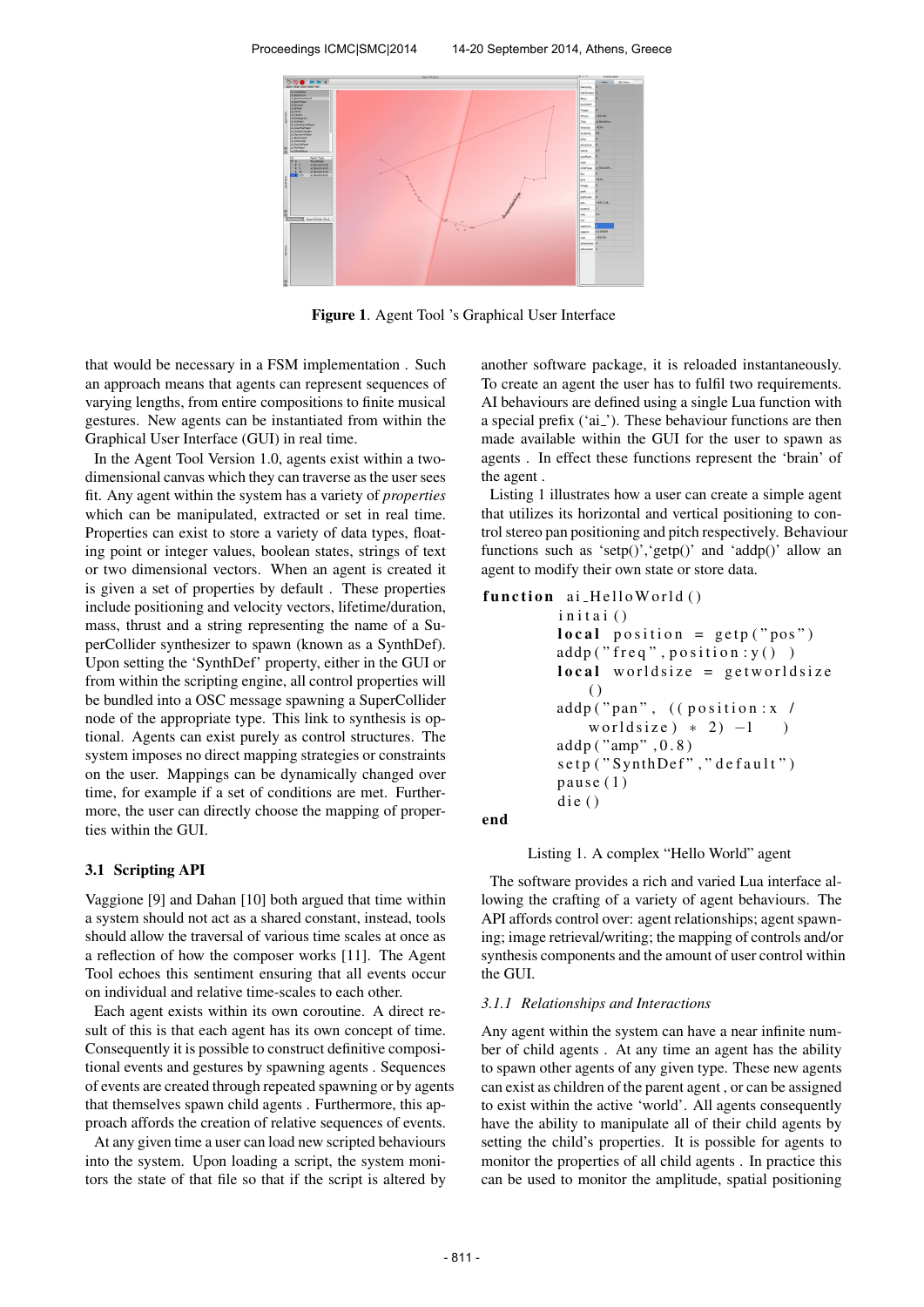and harmonic content of child agents . A parent agent can directly manipulate whole collections of agents to achieve consonance or dissonance. across the properties of collections of agents .

Whilst agents do not implicitly create audio, it is possible to utilize the hierarchical relationship within the framework to create 'control' agents which may indirectly create sonic events. One could consider these control agents as defined sonic objects or sequences.. Through this technique it is possible to realize highly complex forms of granular synthesis whereby the user interacts primarily with a agent whose job it is to simply spawn hundreds of child 'grains'. It is entirely up to the user to decide what these child grains should be, whether they should generate sonic material, or whether they themselves act control further agents . This affords recursive compositional ideas to be realised.

#### *3.1.2 Image Audification and Sonification*

The Agent Tool allows users to use static imagery, video files and live webcams as image stimuli within the system. The open nature of the system allows direct *audification* akin with systems such as MetaSynth and the ANS Synthesizer, as well as abstract *sonifications* such as those found in UPIC, IanniX and to some extent the 'Music Sketcher' [2, 3, 12, 13]. Whilst these systems are limited to static imagery, the Agent Tool allows real time stimuli and the ability for scores can be 'scanned' in via the usage of an attached web-cam.

As previously discussed, the Agent Tool does not impose a set mapping strategy. Consequently, the way in which an agent reacts to image stimuli can be scripted. For example, colour data can be read as a means of dictating the pitch and amplitude of an oscillator (akin with the *audification* approach of MetaSynth). However, unlike MetaSynth, a user of the Agent Tool can freely dictate the part of the image used to control a synthesis voice. Each voice can have completely independent synthesis algorithm. Similarly, these voices can be replaced with filters or delay units to which another sound source/performer may be rooted through. In these instances, the colour intensity at the location of the agent can be used to dictate the amplitude or wet/dry mix of an effect.

On the other hand imagery can be used purely as control data in the creation of a higher level system. For example, it is possible to use colour data to dictate whether an agent should continue to exist. The 'checkLife()' function (see listing 2) that comes with the system can be invoked at any time from a behaviour script, and kills an agent if the average colour component at its position drops below a threshold.

```
function checkLife (threshold)
     if getmeancol(0) \leq threshold
         then
              \text{die}()return true
```

```
end
```
Listing 2. The 'checkLife' function.

Conversely, it is possible for the image data to dictate the spawning of new agents . The 'spawnLife() ' function (see Listing 3) can be used to spawn agents of the users choosing when the average colour component exceeds a threshold. An advanced form of this function allows the spawning of agents when specific colours are found within an image.

```
function spawnLife (threshold, parentId,
a g e nt Type)
      if getmeancol(0) >= threshold
          then
                s p a w n r e l a t i v e (p a r e n t I d
                    , 1, agentType , 0, 0)return true
```
end

Listing 3. The 'spawnLife' function.

As well as extracting colour data directly from directly under the agent , it is also possible to read the image from any point that the user dictates. This feature allows for far more complex image analysis. In another example agents are programmed to be attracted to, or repulsed by certain image components. The system comes with a function that returns a vector to the closest position within a circular radius where a colour components exceeds a threshold. If the returned vector is used to influence an agent's velocity, agents will be attracted to or repelled from specific colours. In combination with a web-cam it is consequently possible to use real word items and environments to enforce motions and interactions with agents .

It is also possible for agents to draw colour data onto an image surface within the system. This affords agents a means of communicating via the image. One agent can deposit information in the image, whilst another can read and react to the changing image. Image functions allow the composer to create self generating sonic landscapes. They can interact both through the Agent interface and the live image interface. Another example, is the possibility of graphically 'scoring' image stimuli on paper and scanning into the system to create repeatable simulations and performances.

#### *3.1.3 Tracking*

Through the API one agent can track another agent . Agents can perform queries such as 'Is agent within a circular radius?' or 'Find the closest agent?'. Consequently, it is possible to create agents that are attracted to or repelled by others. The software also features an example behaviour that implements Reynold's famous 'Boids' flocking algorithm [14] whereby an agent 's position and velocity is dictated by rules of *separation*,*alignment* and *cohesion*. In combination with real-time user input (by user interface, image stimuli or external controller) the user can interact with this simulation in real-time. Furthermore, the user has the ability to adapt the provided agent function, mapping agent properties to sonic properties as they see fit.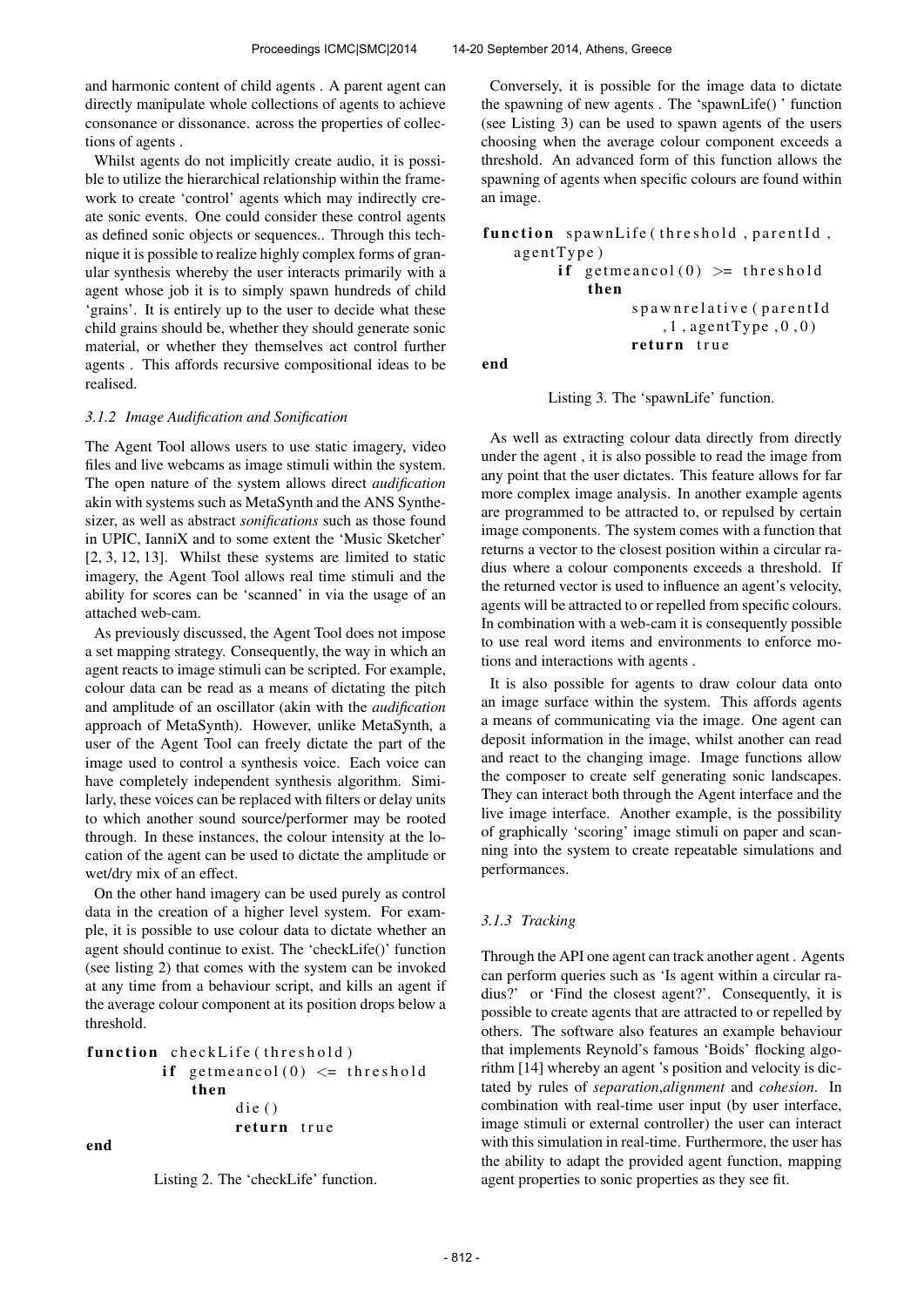

Figure 2. Agent Tool using a web-camera to perform a basic form of hand tracking

#### *3.1.4 External Controller Support*

Every agent property can be set via OSC. This enables external control from a wide range of software and hardware controllers. Future iterations of the system will allow direct input, and consequently script-able interaction with both Leap Motion and Kinect controllers.

# 4. AGENT BASED INTERACTIONS

Agent Tool allows users to design (and consequently compose) materials that are entirely relative to one another. Rather than instantiating or controlling items, synthesis or manipulation at a global level, it is possible to sequence events and relationships that are relative to one another. Consequently, this allows for a much more dynamic and 'reactionary' approach to composition and performance in allowing the user to vary when agents are instantiated in performance, be it in front of an audience or within the studio. The system enables the crafting of materials and interactions based purely upon defined relationships and logic which can be realised in a non-linear fashion.

As agents are abstract entities and can exist merely as controllers or objects that directly control synthesis, the amount of interaction that the user has can vary depending on the given context. Similarly, as there are no implicit mappings within the framework, OSC can be emitted in a format that the user so wishes from within the environment. Furthermore, these mappings can vary over time and can potentially react to elements within the environment. It is therefore possible to create hybrid forms of instruments that are both *reactive* and *generative*. Crucially, the multitasking framework the system is built upon allows interactions to be crafted and executed efficiently.

#### 5. MUSICAL CONTEXTS

Two vastly different acousmatic works have been composed by the author using Agent Tool, *Liten Röst* (2014) and *Mikro Studie A+B* (2014). Each of these works represents a different set of compositional methodologies and implementations. *Liten Röst* on the one hand is a *texture carried* work exploring the purity of the female voice. *Mikro*

*Studie A+B* on the other hand is a study in flocking microsound and is completely *gesture carried* [15]. The usage of Agent Tool varied substantially across these two works, both in terms of agent and interaction. In both instances however, agents were used to spatialize materials of several configurations of speakers.

In the context of *Liten Röst* Agent Tool was used to design a collection of instruments utilizing different forms of granular synthesis that should then be explored through real time interactions with the system. The author subsequently interacted with a collection of control agents that each in turn spawned and subsequently controlled a variety of synthesis parameters of child grains. A suite of different child grains were designed, each using different forms of logic to control their behaviour. For example, one of the control agents dictated different flocking attributes of its children whereas another controlled what attributes of real time video could be analyzed and synthesized.

The scripting of spatialization within these works became highly intuitive via the parent child relationships of the system. In both contexts control agents were used to represent single speakers and the distance of child (or non-child) agents from these controls would represent the amplitude of that source in that speaker. Consequently it became easy to reposition and script the motion of these speakers across time.

As a composer, utilizing hundreds of different agent instances, each with their own unique parameter mappings within the same framework, offered a highly efficient workflow yielding very complex sonic results. With all of the agents within the system reacting to one another, the instruments became highly 'learnable through usage. Once an agent or set of agents were learnt through practice, it then became possible to score sections of the work within the scripting API.

The scripting of complex sonic relationships and passages consequently became the focus of the work *Mikro Studie A+B* with real time interaction being strictly prohibited. The flexibility of the system was not without its drawbacks however. Often being confronted with endless possibilities, the scripting engine itself somewhat limited compositional activity. It was only through the design of real